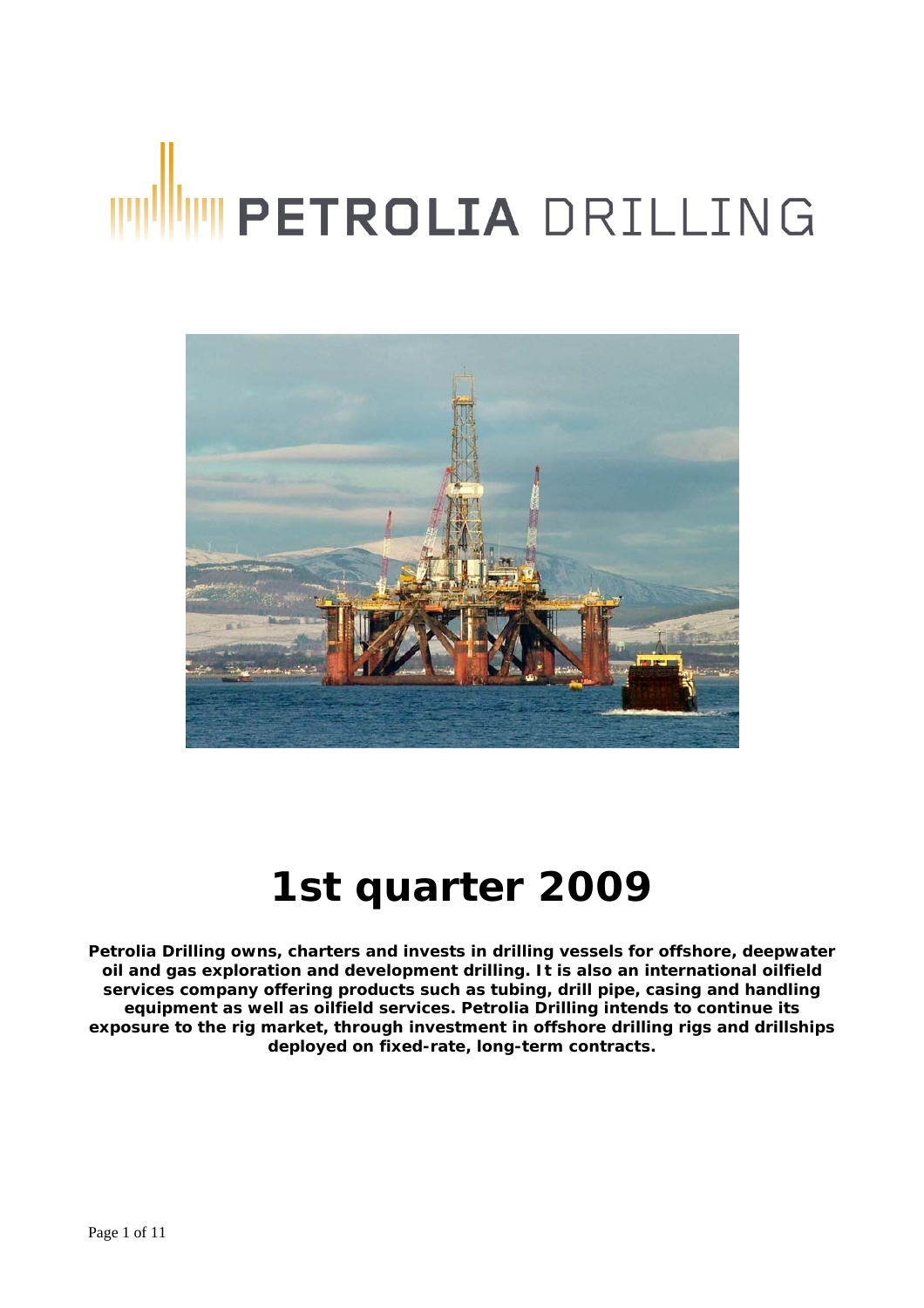### **Financial summary**

- Petrolia Drilling ASA had a net result after tax of USD -42.0 million including an unrealized currency loss of USD -27.6 million.
- Operating result before depreciation for the subsidiary PetroMENA ASA was USD -7.0 million. This includes mobilization for the rigs under construction in Singapore with USD 13.4 million. Net result for the first quarter 2009 was USD – 46.4 million. During first quarter the contribution from SS Petrolia to operating profit before depreciation was approximately USD 12.2 million. SS Petrolia is expected to perform in line with first quarter performance going forward.
- The associated company Petrojack owns Petrojack IV, which commenced on contract the 23<sup>rd</sup> of January 2009. Operating profit before depreciation for Petrojack was USD 1.6 million in the first quarter 2009 and the net result was USD -21.9 million. Operating expenses in first quarter 2009 include expenses related to mobilization of Petrojack IV.
- Operating profit before depreciation for Venture Drilling was USD 26.2 million for the first quarter 2009. Net result after tax was USD 17.4 million. During 2009 Venture Drilling is expected to perform in line with first quarter going forward.
- Revenues and operating profit before depreciation for Petrolia Services (100% owned subsidiary) for the first quarter 2009 was USD 16.0 million and USD 6.6 million respectively. Petrolia Services is an International Oilfield Service Company offering rental equipment for oil and gas industry. Book value of drilling equipment as of 31 March 2009 is USD 129.7 million (depreciated over five years).

### **Financial information**

### Profit and loss for the first quarter 2009

Total revenues were USD 37.3 million for the first quarter 2009, whereof USD 21.3 million came from SS Petrolia and USD 16.0 million came from Petrolia Services. Total revenues for the first quarter 2008 equaled USD 28.9 million. SS Petrolia performed well during first quarter and is expected to perform in line with first quarter performance going forward.

Operating profit before depreciation was USD -1.9 million for the first quarter 2009 compared to USD 8.0 million in 2008.

Total operating expenses equaled USD 39.2 million for the first quarter 2009 whereof USD 8.5 million is operating expenses for SS Petrolia, USD 9.4 million relates to Petrolia Services and USD 13.4 million is rig expenses for mobilization of PetroRig I, II and III. Other operating expenses comprise management services under the contracts with LOG and various other operative and administrative expenses.

Operating profit equaled USD -10.3 million for the first quarter 2009, including USD 8.4 million in depreciation of equipment mainly related to Petrolia Services. Operating profit equaled USD 0.3 million for the first quarter 2008, including USD 7.8 million in depreciations.

The net, after-tax result was USD -42.0 million for the first quarter 2009. Venture Drilling contributes with a positive result after tax of USD 8.8 million. Result from associated company is negative with USD 4.0 million. Net financial items of USD -36.5 million include an unrealised currency loss, mainly on PetroMENA's bond loans nominated in NOK, of USD 27.6 million. The USD has depreciated against NOK from 7.00 as of 1 January 2009 to 6.68 as of 31 March 2009. The net after-tax result for the first quarter 2008 was USD -34.0 million.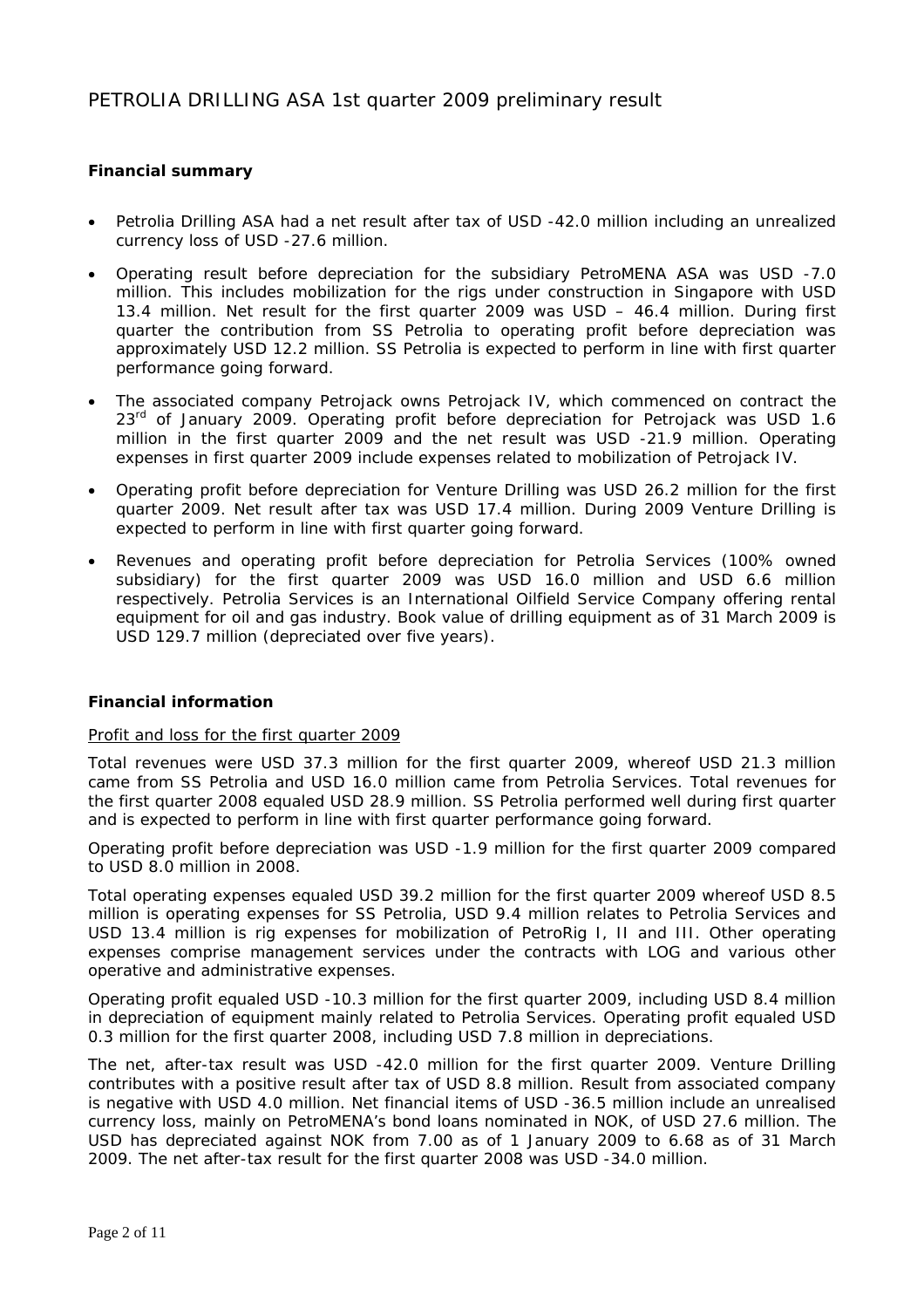### Cash flow

Cash flow from operations equaled USD -3.6 million for the first quarter 2009 compared to USD -74.4 million for the first quarter 2008. Cash flow from investments was USD -5.7 million for the first quarter 2009 compared to USD -145.1 million for the first quarter 2008. Cash flow from financing activities for the first quarter 2009 equaled USD -20.8 million, while cash flow from financing activities equaled USD 0.9 million for the first quarter 2008. Total cash position as of 31 March 2009 was USD 98.2 million compared to USD 394.0 million as of 31 March 2008.

### Balance sheet

As of 31 March 2009, total assets amounted to USD 1,020.3 million. The drilling rig SS Petrolia has a book value of USD 27.3 million, which reflects historic cost, including upgrades, adjusted for depreciation. The market value and value in use of SS Petrolia exceeds book value, which reflects historical cost after accumulated depreciation and upgrading. Rig under construction (PetroRig III) is booked at USD 264.5 million which reflects fair value based on the MOU of USD 545 million. Assets held for sale of USD 268.5 million comprise the book value of PetroRig I and PetroRig II reflecting fair value less costs to sell.

As per 31 March 2009, net interest bearing bond loans amounted to USD 862.9 million.

Total equity equaled USD 14.5 million as per 31 March 2009, including a minority interest of USD 20.4 million. Year end 2008, the total equity equaled USD 58.7 million. Book value of equity per share equaled USD 0.01 as per 31 March 2009, including minority interest of USD 0.02 per share**.** Book equity per share equaled USD 0.06 per year end 2008, including a minority interest of 0.04.

### Share information

As of 31 March 2009, the total number of shares outstanding in Petrolia Drilling equaled 1,012,596,745, each with a par value of NOK 0.50. Petrolia Drilling has no outstanding or authorized stock options, warrants or convertible debt. As of 31 March 2009, Petrolia Drilling held 5,250,024 (0.52 percent) own shares. The associated company Petrojack (39.95 % of shares held by Petrolia Drilling) holds approximately 24.98 percent of the shares in Petrolia Drilling.

### **Events after the balance sheet date**

Jurong Shipyard completed the construction of the semi-submersible rig, PetroRig I, and was ready to deliver the vessel in April. However, as PetroMENA was not able to reach agreement on certain proposed amendments to the loan agreements with its bondholders, PetroMENA was not able to secure financing and payment of the last installment to Jurong and has consequently not been in a position to take delivery of PetroRig I.

PetroMENA has further received notice of default for bond loans from Norsk Tillitsmann, the loan trustee for bond loans in PetroMENA Group. The company reject that any default exist. Due to the default notice from Norsk Tillitsmann, Lloyds has withdrawn the loan commitment of USD 600 million. The company has recently filed preliminary injunctions both in Singapore and Norway against enforcement actions initiated by Norsk Tillitsmann on behalf of the bondholders. Singapore court has decided that the case shall be fully argued after 20 May 2009. Pending further hearing, SS PetroRig I is not to be taken out of Singapore without prior notice to the court. Oslo court (Oslo Byfogdembete) has dismissed PetroMENA's filing for preliminary injunction. Norsk Tillitsmann has taken possession of the construction contracts and the shares in the Singapore subsidiaries. New board members have been appointed by Norsk Tillitsmann.

PetroMENA has also explored other strategic alternatives for the rigs under construction and has received memorandum of understanding (MOUs) related to sale of all rigs under construction. A Memorandum of Understanding ("MOU") has been signed for PetroRig I at USD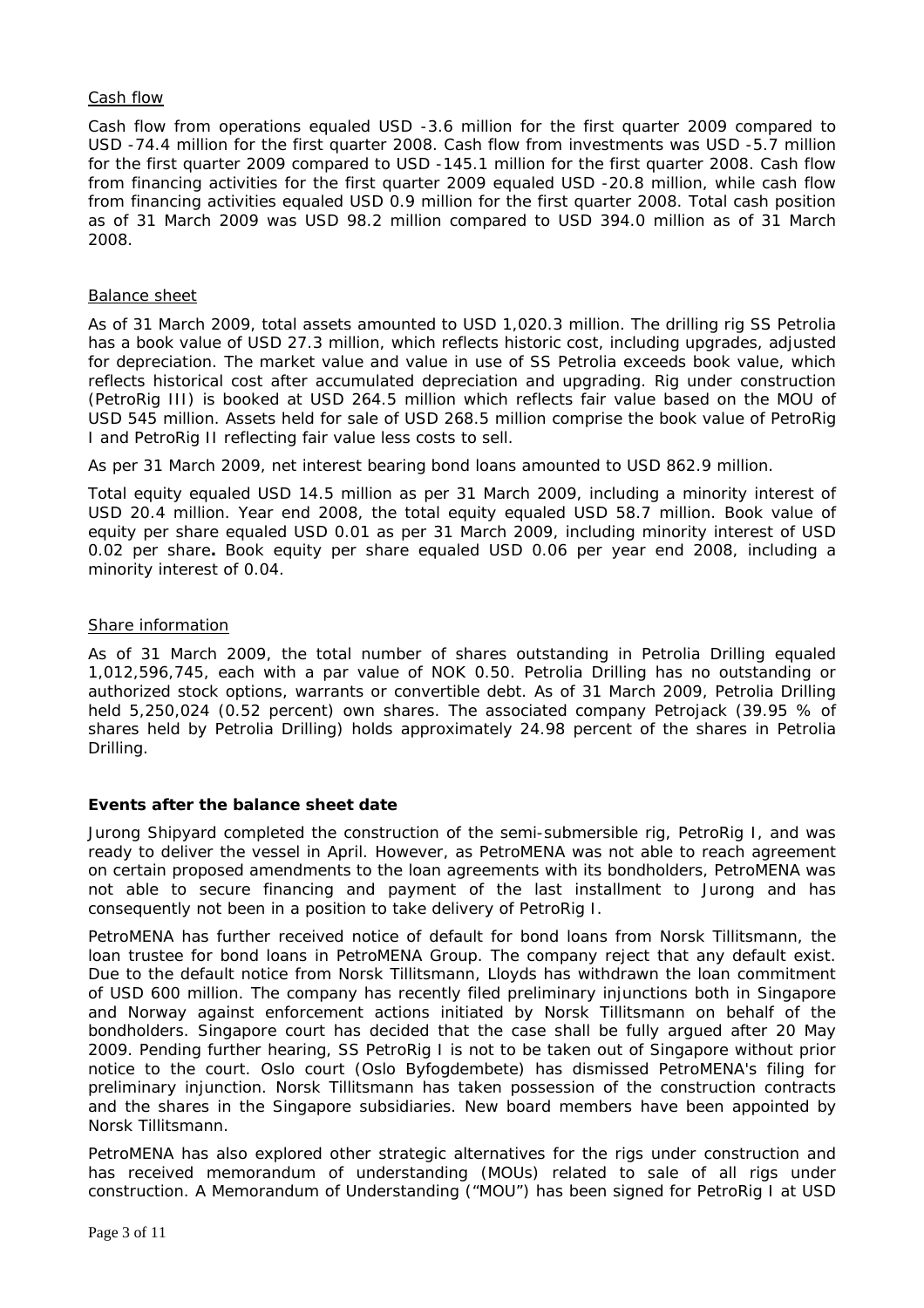450 million and PetroRig II at USD 425 million. A potential sale of PetroRig I and PetroRig II requires early redemption of the 9.75 % bond loan and partial redemption of the 10.85 % bond loan.

The Company is of the opinion that, due to the default notices from Norsk Tillitsmann, the preferred alternative for both creditors and current shareholders is sale of PetroRig I and PetroRig II.

As a consequence, Jurong terminated the construction contract for PetroRig I, and have subsequently nominated a rig broker to auction the rig off to the highest bidder. The process is expected to be finalized shortly.

PetroMENA ASA has been informed by Norsk Tillitsmann 18th of May 2009 that their majority of the board members in Petrorig Pte Ltd. I, II and III have filed for Chapter 11 in USA to protect themselves against Jurong's sales process for SS "Petrorig" I. Otherwise Norsk Tillitsmann says that nothing has been changed.

PetroMENA has earlier stated that they will hold Norsk Tillitsmann ASA and the bondholders responsible for all passed and future damages.

### **The market and outlook**

The market for offshore drilling units is mainly driven by oil companies' inclination to invest in exploration, development and production of oil and gas. The willingness to make such investments is in turn influenced by the oil companies current revenues, current reserve replacement ratios, acreage available for exploration and development, expected petroleum prices, combined with available financing for such exploration and production projects.

The long term demand for deepwater rigs is expected to remain strong as oil companies have a significant back-log of drilling projects (both exploration and development projects) due to falling replacement ratios and decline in oil production. However the financial crisis and the drop in oil prices may lead to reduction in exploration and development spending due to banks being unwilling to commit financing for new E&P projects and a credit market not functioning. This may in turn affect short term utilization and drilling rates for new drilling units. Even though the oil price has fallen from record levels, the oil price is still high in a historical perspective, which point in the direction of expected strong growth in energy demand.

The average age of the global jack-up fleet is close to 23 years. There are currently approximately 60 jack-up rigs under construction, including options, corresponding to 15 % of the global jack-up fleet. The jack-up market may seem to have passed the peak, as a result of hectic newbuilding activity, and the rates seem to have come down somewhat from the peak levels.

The Board of Directors is somewhat cautious towards the outlook of the jack-up market going forward and is expecting a fairly decent deepwater rig market in the next few years, although rig values have dropped significantly during the past six-nine months. The current situation in the credit market will impact the industry and available funding going forward.

### **About**

Petrolia Drilling controls 51.5% of PetroMena. PetroMena is building three modern, semi submersible drilling rigs (PetroRig I, II and III) at the Jurong Shipyard in Singapore. The rigs are harsh environment  $6<sup>th</sup>$  generation units designed for drilling in ultra deep waters in areas such as Brazil, the Gulf of Mexico and West Africa. PetroRig I and II have entered into 5 years contracts with Petrobras, for operations in the Gulf of Mexico and offshore Brazil, with gross values of USD 700 million and USD 645 million respectively. PetroRig III has entered into a 5 years contract with Pemex with a gross value of USD 942 million. PetroMena also owns SS Petrolia which on 3 February 2008 commenced on a 913 days contract with Pemex in the Gulf of Mexico. Gross contract value of the Pemex contract is USD 269 million.

Petrolia Drilling also has exposure to the jack-up segment through its 39.95 % shares in Petrojack. The jack-up rigs have an operating water depth capacity of 375 feet and drilling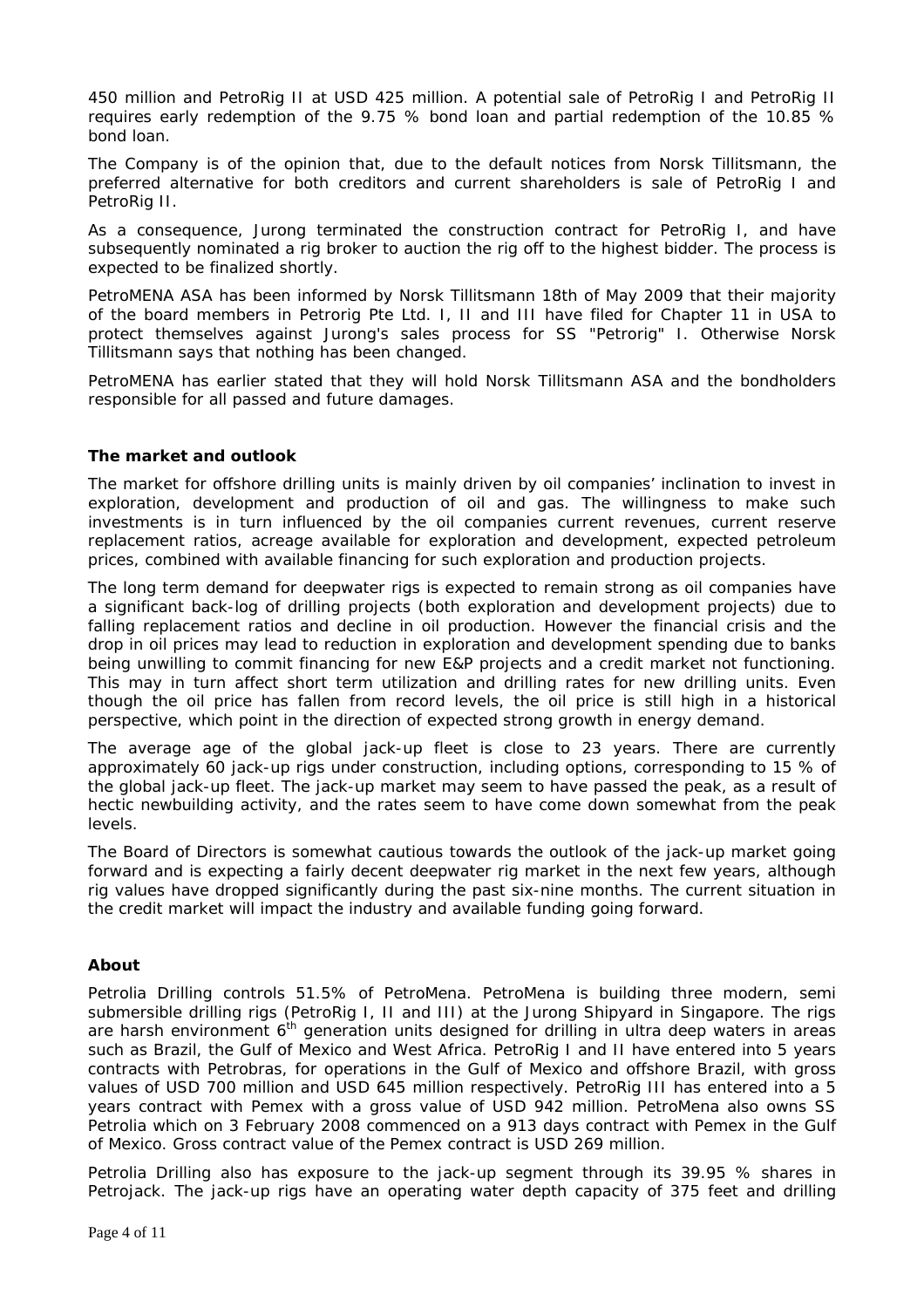dept capacity of approximately 30,000 feet. In addition, Petrojack controls 24.98 % of Petrolia Drilling and 42.3% of PetroProd. PetroProd has ordered an enhanced CJ70 jack-up rig from Jurong. In April 2009 the loan trustee, Norsk Tillitsmann, declared the bond loan in PetroProd in default and the grand Court of the Cayman Island appointed Simon Whicker at KPMG as provisional liquidator. PetroProd was delisted from Oslo Axess in April 2009.

In addition, Petrolia Drilling controls 50% of DS Deep Venture which commenced on an 18 month contract with ExxonMobil ultimo June 2007. The gross value of the contract is in the USD 200-220 million range. The contract was recently extended, and DS Deep Venture will be engaged for Maersk Oil Angola until 25 July 2009, at a day rate of USD 425,000, after withholding of tax. Venture Drilling AS has agreed to a further 18 months contract with Maersk Oil Angola starting from the 25<sup>th</sup> of July 2009 at a dayrate of USD 495,000 after withholding tax.

Petrolia Services AS, a 100% owned subsidiary of Petrolia Drilling, is an international oilfield services company with presence in Norway, Australia, New Zealand and Singapore, serving nearby clients. Petrolia Services main product categories include tubing, drill pipe, casing and handling equipment as well as oilfield services.

### **Board of Directors, Petrolia Drilling ASA, 19th May 2009**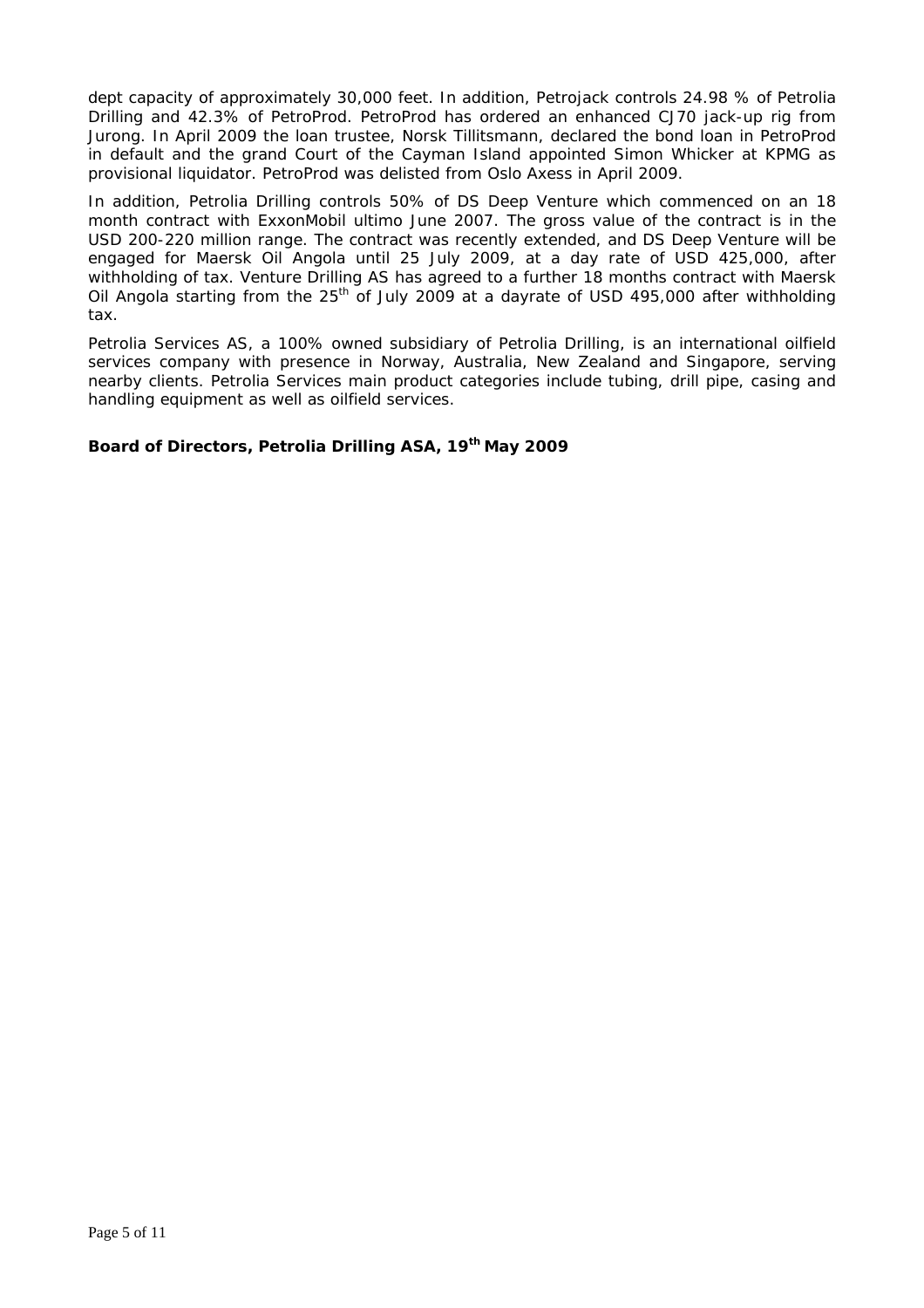# **Financial report 1st quarter 2009 - preliminary**

# **Consolidated Statement of Comprehensive Income**

| All figures in USD (1000)            |           |                 |          |                 |
|--------------------------------------|-----------|-----------------|----------|-----------------|
|                                      | 1Q 2009   | <b>YTD 2009</b> | 10 2008  | <b>YTD 2008</b> |
| Operating revenues                   | 37 294    | 37 294          | 28 860   | 28 860          |
| Operating expenses                   | 39 181    | 39 181          | 20824    | 20 824          |
| Operating profit before depreciation | $-1887$   | $-1887$         | 8 0 3 5  | 8 0 3 5         |
| Depreciation                         | 8 4 0 4   | 8 4 0 4         | 7 760    | 7 760           |
| Operating profit (loss-)             | $-10291$  | $-10291$        | 275      | 275             |
| Result from joint venture            | 8 8 0 4   | 8 8 0 4         | 8 1 6 9  | 8 1 6 9         |
| Result from associated companies     | $-4035$   | $-4035$         | $-7525$  | $-7525$         |
| Net financial income/expenses(-)     | $-36515$  | $-36515$        | $-35550$ | $-35550$        |
| Net result before taxes              | $-42037$  | $-42037$        | $-34631$ | $-34631$        |
| Tax                                  | $-32$     | $-32$           | $-605$   | $-605$          |
| <b>Net result</b>                    | $-42005$  | $-42005$        | $-34026$ | $-34026$        |
|                                      |           |                 |          |                 |
| Other comprehensive income           |           |                 |          |                 |
| Currency translation differences     | $-2125$   | $-2125$         | 2 1 3 0  | 2 1 3 0         |
| Total other comprehensive income     | $-2125$   | $-2125$         | 2 1 3 0  | 2 1 3 0         |
| Total comprehensive income           | $-44$ 129 | $-44$ 129       | $-31896$ | $-31896$        |
| Earnings per share (average shares)  | $-0,04$   | $-0.04$         | $-0,03$  | $-0,03$         |
| Earnings per share (total shares)    | $-0,04$   | $-0,04$         | $-0,03$  | $-0,03$         |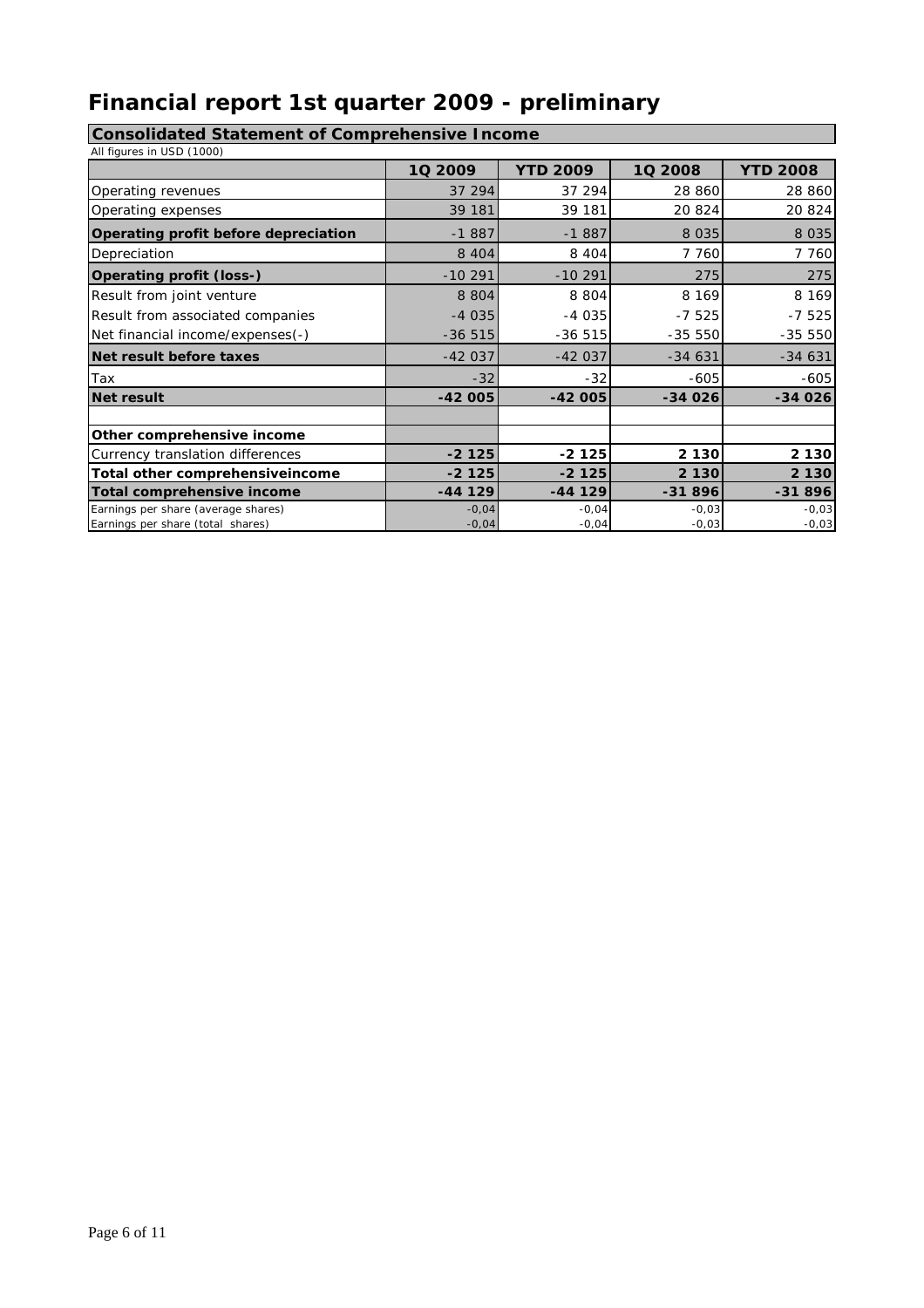# **Condensed Consolidated Statement of Financial Position**

| All figures in USD (1000)                                    |               |            |
|--------------------------------------------------------------|---------------|------------|
| <b>Assets</b>                                                | 31.03.2009    | 31.12.2008 |
| Deferred tax assets                                          | 3 904         | 3694       |
| Goodwill                                                     | 17 159        | 17 344     |
| Drilling unit                                                | 27 348        | 28 26 2    |
| <b>Construction contracts Semi-Rigs</b>                      | 264 500       | 541 118    |
| Drilling equipment                                           | 129 734       | 119 509    |
| Buildings and other equipment                                | 2 1 8 1       | 2 7 0 5    |
| Investments in joint venture                                 | 57 291        | 76 827     |
| Investments in associates                                    | 30 720        | 34 756     |
| <b>Total non-current assets</b>                              | 532 836       | 824 213    |
| Assets held for sale                                         | 268 542       | O          |
| Inventory                                                    | 398           | 327        |
| <b>Accounts receivables</b>                                  | 32 510        | 35 084     |
| Other debtors                                                | 86 684        | 38 710     |
| Prepaid tax                                                  | 284           | Ő          |
| Financial asset at fair value through p/l                    | 871           | 871        |
| Other liquid assets                                          | 12            | 83         |
| <b>Bank deposits</b>                                         | 98 156        | 127 812    |
| <b>Total current assets</b>                                  | 487 458       | 202 888    |
| <b>Total assets</b>                                          | 1 0 2 0 2 9 4 | 1 027 102  |
|                                                              |               |            |
|                                                              |               |            |
| <b>Equity and liabilities</b>                                | 31.03.2009    | 31.12.2008 |
| Share capital                                                | 93 568        | 93 568     |
| Own shares                                                   | $-2153$       | $-2153$    |
| Share premium fund                                           | 123 119       | 123 119    |
| Other equity                                                 | $-220454$     | -198 947   |
|                                                              | $-5920$       | 15 587     |
| Minority interest                                            | 20 444        | 43 067     |
| <b>Total equity</b>                                          | 14 524        | 58 654     |
| Bond loan                                                    | 433 381       | 418 400    |
| Retirement benefit obligations                               | 418           | 433        |
| Other long-term liabilities                                  | 26 848        | 27 282     |
| <b>Total non-current liabilities</b>                         | 460 647       | 446 115    |
| Short-term portion of non-current liabilities                | 451 329       | 438 261    |
| Accounts payable                                             | 36 718        | 22 964     |
| Payable tax                                                  | $\mathbf 0$   | 173        |
| Other current liabilities                                    | 57 076        | 60 936     |
| <b>Total current liabilities</b>                             | 545 123       | 522 334    |
| <b>Total liabilities</b>                                     | 1 005 770     | 968 448    |
| <b>Total equity and liabilities</b>                          | 1 020 294     | 1 027 102  |
| Book equity per share (end of period shares)<br>Equity ratio | 0,01<br>1%    | 0,06<br>6% |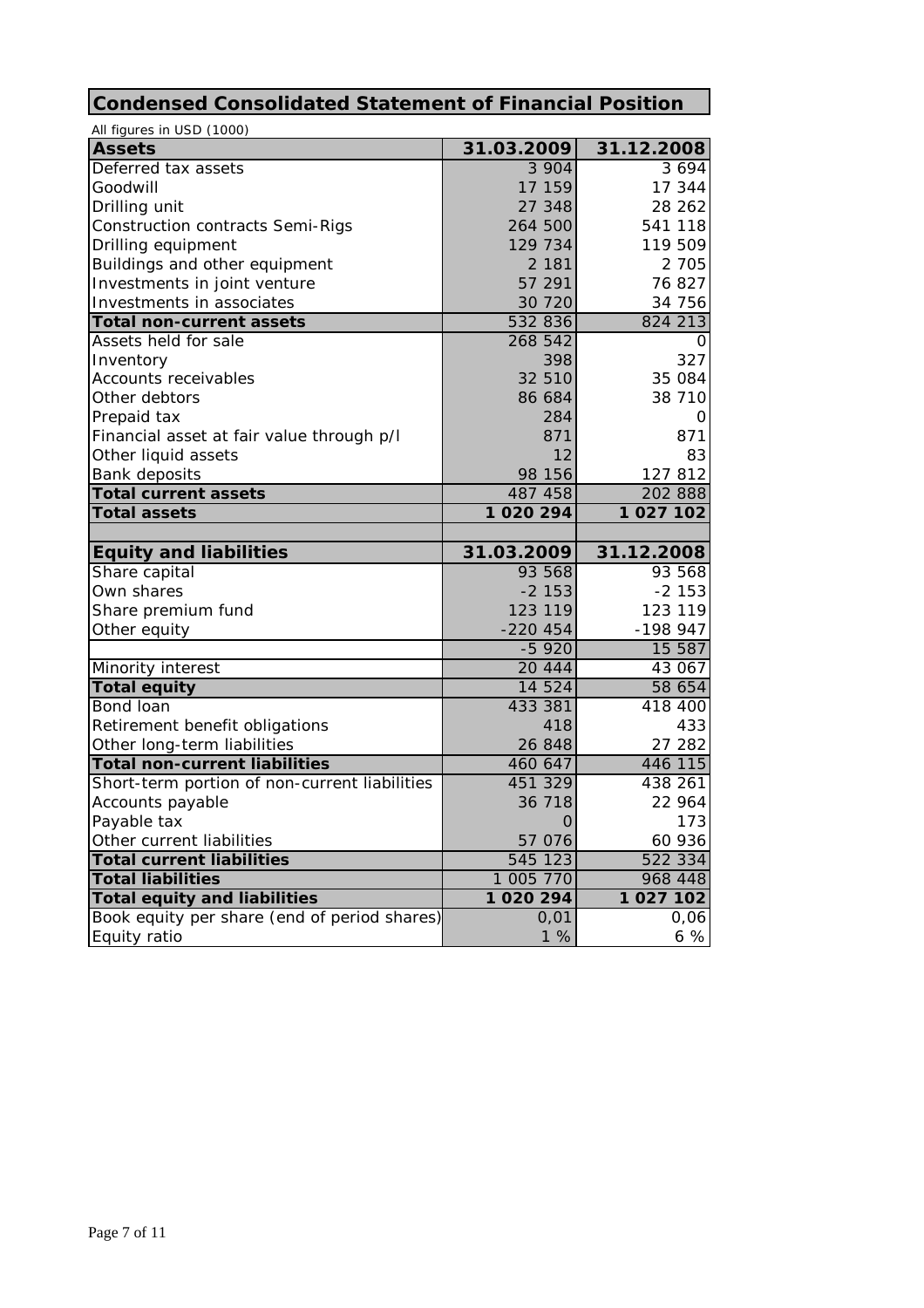## **Condensed Consolidated Statement of changes in Equity**

| All figures in USD (1000)                          |                 |                 |
|----------------------------------------------------|-----------------|-----------------|
|                                                    | <b>YTD 2009</b> | <b>YTD 2008</b> |
|                                                    |                 |                 |
| Equity period start 01.01                          | 58 654          | 554 194         |
| Total comprehensive income/loss (-) for the period | $-44$ 129       | $-31896$        |
| Remeasurment of shares in subsidiary               |                 | 2 0 8 6         |
| Total gains and losses charged directly to equity  |                 | 2 0 8 6         |
| Total recognised income for the period             | $-44$ 129       | $-29810$        |
| Capital increase in subsidiary                     |                 | O               |
| Issue expenses in subsidiary                       |                 | O               |
| Purchase of own shares                             |                 | $-690$          |
| Total equity from shareholders in the period       |                 | $-690$          |
| Total change of equity in the period               | $-44129$        | $-30500$        |
| Equity at period end 31.03                         | 14 524          | 523 695         |

### **Condensed Consolidated Cash Flow Statement**

| All figures in USD (1000)                          |                 |                 |
|----------------------------------------------------|-----------------|-----------------|
|                                                    | <b>YTD 2009</b> | <b>YTD 2008</b> |
|                                                    |                 |                 |
| Net cash flow from operating activities            | $-3639$         | $-74405$        |
| Net cash flow from investing activities            | $-5672$         | $-145085$       |
| Net cash flow from financing activities            | $-20$ 771       | 857             |
|                                                    |                 |                 |
| Net change in cash and cash equivalents            | $-300082$       | $-218633$       |
| Cash and cash equivalents at beginning of period   | 127 812         | 612 275         |
| Exchange gain/loss (-)on cash and cash equivalents | 425             | 332             |
|                                                    |                 |                 |
| Cash and cash equivalents at period end            | 98 156          | 393 974         |

# Notes to the unaudited condensed consolidated figures:

# Note 1 Applied accounting principles

This half year report is prepared according to the International Financial Reporting Standards (IFRS as adopted by the EU) and the appurtenant standard for quarterly reporting (IAS 34). The quarterly accounts are based on the current IFRS standards and interpretations.

The quarterly report is prepared according to the same principles as the most recent annual financial statements, but does not include all the information and disclosures required in the annual financial statements. Consequently, this report should be read in conjunction with the latest annual report for the Company (2008). Changes in standards and interpretations may result in other figures.

The same accounting principles and methods for calculation which were applied in the latest annual report (2008) have been applied in the preparation of this interim report. The Company's accounting principles are described in detail in the annual report for 2008.

The consolidated accounts are based on historical cost, with the exception of items required to be reported at fair value.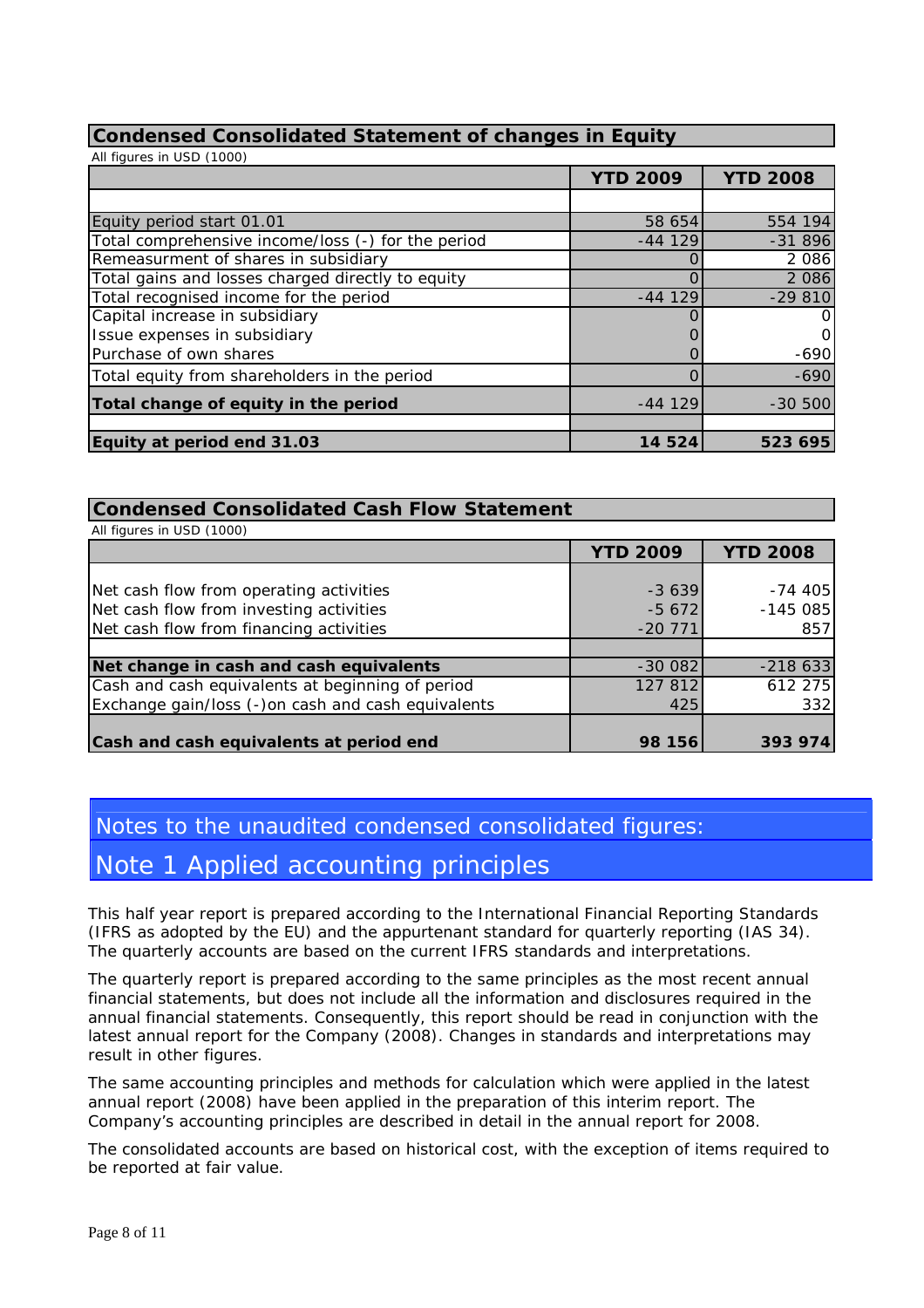# Note 2 Tangible fixed assets

The table below outlines the development of tangible fixed assets in the fiscal year of 2009:

|                                     | Drilling- and<br>other | <b>SS Petrolia</b> | Rigs under<br>construction | Land and<br>buildings | Total     |
|-------------------------------------|------------------------|--------------------|----------------------------|-----------------------|-----------|
| All figures in USD (1000)           | equipment              |                    | semi rigs                  |                       |           |
| Balance at 1 Jan 2009               | 119 509                | 28 26 2            | 541 118                    | 2 7 0 5               | 691 594   |
| Acquisition cost:                   |                        |                    |                            |                       |           |
| Acquisition cost at 1 Jan 2009      | 170 949                | 93 143             | 541 118                    | 2 8 0 5               | 808 015   |
| Purchased tangibles 2009            | 13 951                 |                    | 21 290                     |                       | 35 241    |
| Disposal as of 1Q 2009              | $-132$                 |                    | $-29366$                   |                       | $-29498$  |
| Transferred to assets held for sale |                        |                    | $-268542$                  |                       | $-268542$ |
| Acquisition cost at 31 March 2009   | 184 768                | 93 143             | 264 500                    | 2 8 0 5               | 545 216   |
| Depreciation:                       |                        |                    |                            |                       |           |
| Balance at 1 January 2009           | 51 440                 | 64 881             |                            | 100                   | 116 421   |
| Depreciation 2009                   | 7 4 7 6                | 914                | Οl                         | 14                    | 8 4 0 4   |
| Balance at 31 March 2009            | 58 916                 | 65 795             | O                          | 114                   | 124 825   |
| Translation differences             | 3882                   |                    |                            | $-510$                | 3 3 7 2   |
| <b>Carrying amount:</b>             |                        |                    |                            |                       |           |
| Balance at 31 March 2009            | 129 734                | 27 348             | 264 500                    | 2 1 8 1               | 423 763   |
| <b>Residual value</b>               |                        | 10 800             |                            |                       |           |

# Note 3 Assets held for sale

PetroRig I and PetroRig II are presented as assets held for sale due to the financial situation in the subsidiary PetroMENA. At 31 March 2009 it comprised construction contract of PetroRig I with book value of USD 146 million and of PetroRig II with book value of USD 123 million. Assets held for sale is measured at the lower of their carrying amount and fair value less cost to sell. The construction contract was impaired to its recoverable amount before transferring to assets held for sale.

| <b>Balance at 1 January 2009</b>                 |         |
|--------------------------------------------------|---------|
| Transferred from construction contract semi rigs | 268 542 |
| <b>Balance at 31 March 2009</b>                  | 268 542 |

If PetroRig I or PetroRig II is sold 50 % of the remaining borrowing amount in bond loan NOK 2,000 million, NOK 1,000 million in PetroMENA, falls due for each rig. In bond loan USD 300 million, USD 60 million falls due for each rig. Repayment related to possible sale is presented as short term portion of long term liabilities.

If PetroRig I and PetroRig II are sold in the period between 24 March 2009 and 23 May 2010 the redemption price in bond loan NOK 2,000 million is 7 % and 5 % in bond loan USD 300 million. This price is included in calculations related to impairment of rigs (fair value less cost to sell).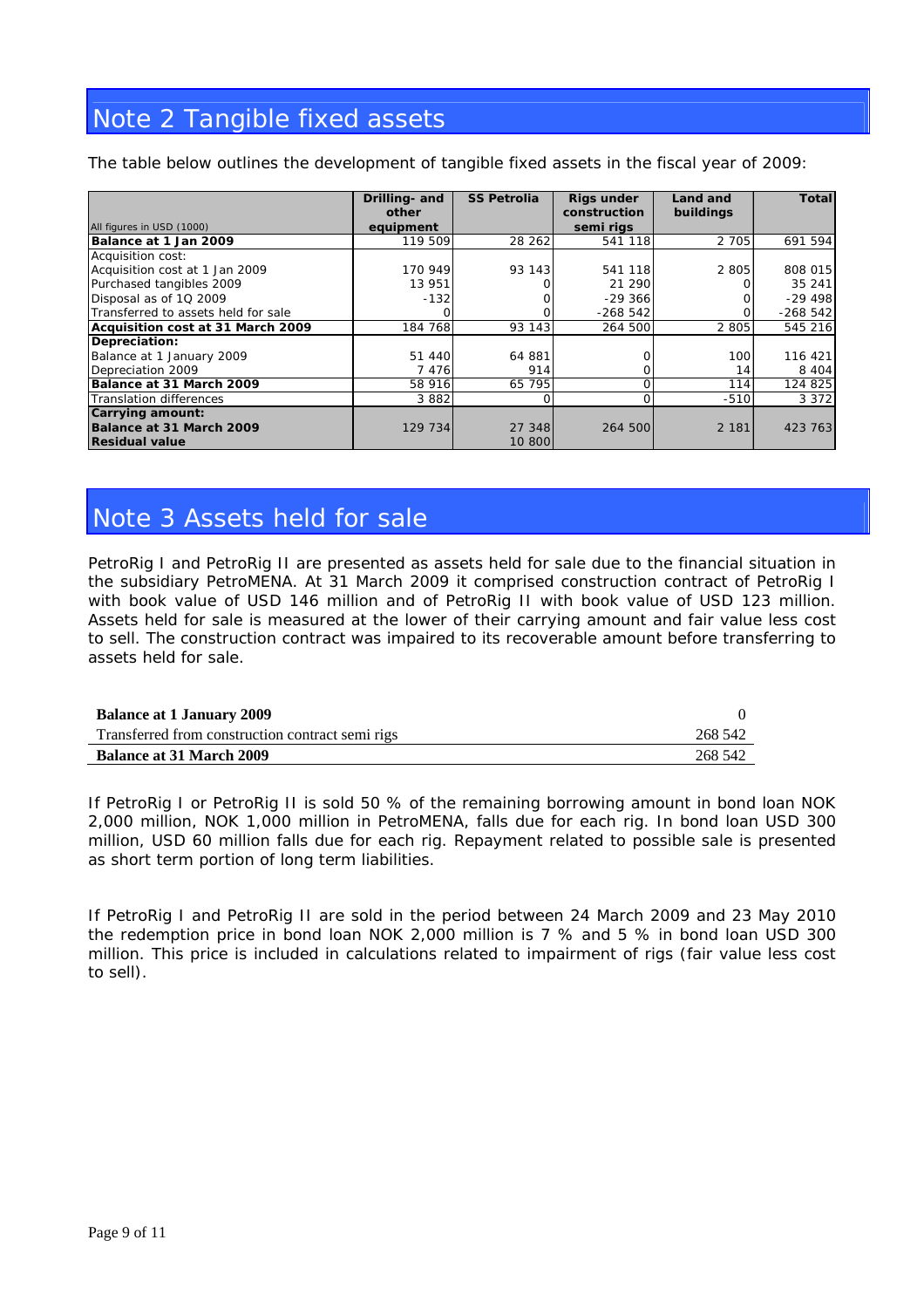# Note 4 Segment Information

# Segment information

All figures in USD (1000)

Petrolia Drilling ASA`s primary format for reporting segment information is business segments.

|                         | <b>Drilling</b> |         | <b>Offshore Services</b> |           | <b>Total</b>    |                 |
|-------------------------|-----------------|---------|--------------------------|-----------|-----------------|-----------------|
|                         | 1Q 09           | 1Q 08   | 1Q 09                    | 1Q 08     | <b>YTD 2009</b> | <b>YTD 2008</b> |
| Operating income (TUSD) | 21 268          | 10 756  | 16 027                   | 18 104    | 37 294          | 28 860          |
| EBITDA (TUSD)           | $-6313$         | $-357$  | 6 6 0 6                  | 8 3 9 2 1 | 293             | 8 0 3 5         |
| EBIT (TUSD)             | $-8979$         | $-1021$ | $-872$                   | 1 2 9 6   | $-9850$         | 275             |
| <b>EBITDA</b> %         | $-29.7%$        | $-3,3%$ | 41,2 %                   | 46,4%     | 0,8%            | 27,8 %          |
| EBIT %                  | $-42,2%$        | $-9,5%$ | $-5.4%$                  | 7,2%      | $-26,4%$        | 1,0%            |

Reconciliation from segment operational EBIT to Net result before taxes: Segment EBIT **275** Unallocated operating expenses  $\overline{0}$ Net finance expenses and the set of the set of the set of the set of the set of the set of the set of the set of the set of the set of the set of the set of the set of the set of the set of the set of the set of the set of Share of result from joint venture **8 804** 8 169 Share of result from associates  $-4035 -7525$ Net result before taxes  $-42037 -34631$ 

# Note 5 Investments in associates

| All figures in USD (1000)               | Petroresources Larsen Rig Ltd   Petrojack ASA |                        |                        | Total   |
|-----------------------------------------|-----------------------------------------------|------------------------|------------------------|---------|
| Investments in associates               | Ltd                                           |                        |                        |         |
| Shareholding<br><b>Business address</b> | 28.57%<br>Limassol, Cyprus                    | 30.0%<br>Cayman Island | 39.95%<br>Oslo, Norway |         |
| Balance 1 January 2009                  | 2 8 9 0 1                                     | 21 000                 | 10 866                 | 34 756  |
| Share of result                         | $-34$                                         | $-13$                  | $-3988$                | $-4035$ |
| Balance at 31 March 2009                | 2856                                          | 20 987                 | 6878                   | 30 7 21 |

# Note 6 Events after the balance sheet date

With reference to previous stock notices PetroMENA ASA has received from Norsk Tillitsmann ASA (NT) notice of default for bond loans ISIN: NO 001035264.4 - FRN PetroRig III Pte Ltd, ISIN: NO 001031608.6 - 9.75% PetroMENA ASA and ISIN: NO 001039578.3 - 10.85% PetroMENA ASA).

NT has without informing PetroMENA enforced their share pledge in PetroRig I Pte Ltd, II and III all registered in Singapore and appointed new majority board members.

NT through the representatives in Petrorig Pte Ltd I, II and III failed to take delivery of SS Petrorig I from Jurong Shipyard on the 28 April 2009.